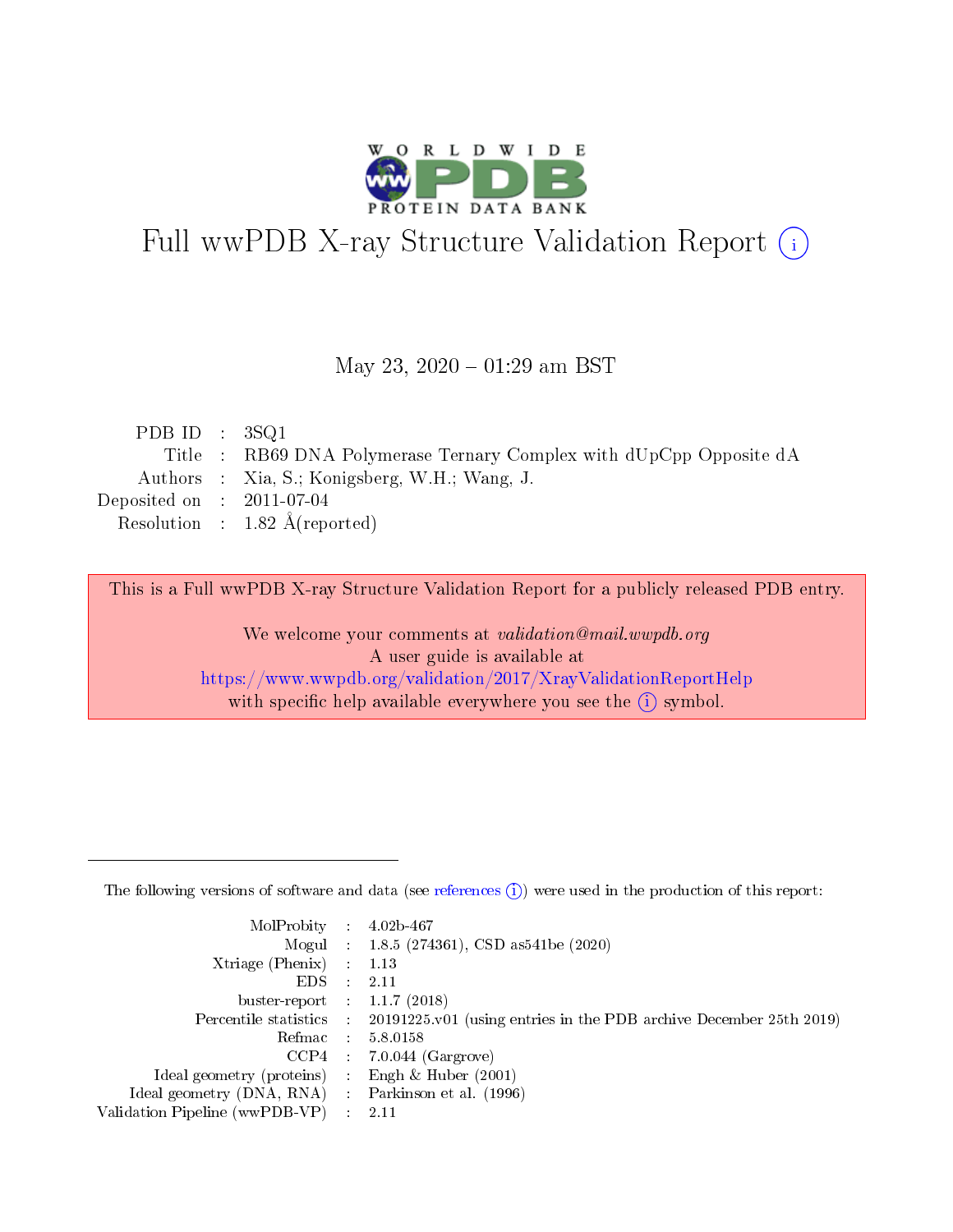# 1 [O](https://www.wwpdb.org/validation/2017/XrayValidationReportHelp#overall_quality)verall quality at a glance  $(i)$

The following experimental techniques were used to determine the structure: X-RAY DIFFRACTION

The reported resolution of this entry is 1.82 Å.

Percentile scores (ranging between 0-100) for global validation metrics of the entry are shown in the following graphic. The table shows the number of entries on which the scores are based.



| Metric                | Whole archive<br>$(\#\mathrm{Entries})$ | Similar resolution<br>$(\#\text{Entries}, \text{resolution range}(\textup{\AA}))$ |
|-----------------------|-----------------------------------------|-----------------------------------------------------------------------------------|
| $R_{free}$            | 130704                                  | 7484 (1.84-1.80)                                                                  |
| Clashscore            | 141614                                  | 8401 (1.84-1.80)                                                                  |
| Ramachandran outliers | 138981                                  | 8290 (1.84-1.80)                                                                  |
| Sidechain outliers    | 138945                                  | 8290 (1.84-1.80)                                                                  |
| RSRZ outliers         | 127900                                  | 7371 (1.84-1.80)                                                                  |

The table below summarises the geometric issues observed across the polymeric chains and their fit to the electron density. The red, orange, yellow and green segments on the lower bar indicate the fraction of residues that contain outliers for  $>=3, 2, 1$  and 0 types of geometric quality criteria respectively. A grey segment represents the fraction of residues that are not modelled. The numeric value for each fraction is indicated below the corresponding segment, with a dot representing fractions  $\epsilon=5\%$  The upper red bar (where present) indicates the fraction of residues that have poor fit to the electron density. The numeric value is given above the bar.

| Mol |   | $\vert$ Chain $\vert$ Length | Quality of chain |     |
|-----|---|------------------------------|------------------|-----|
|     |   | 901                          | 4%<br>93%        | 7%  |
|     | ┯ | 18                           | 11%<br>78%       | 22% |
|     |   | 13                           | 38%<br>54%       | 8%  |

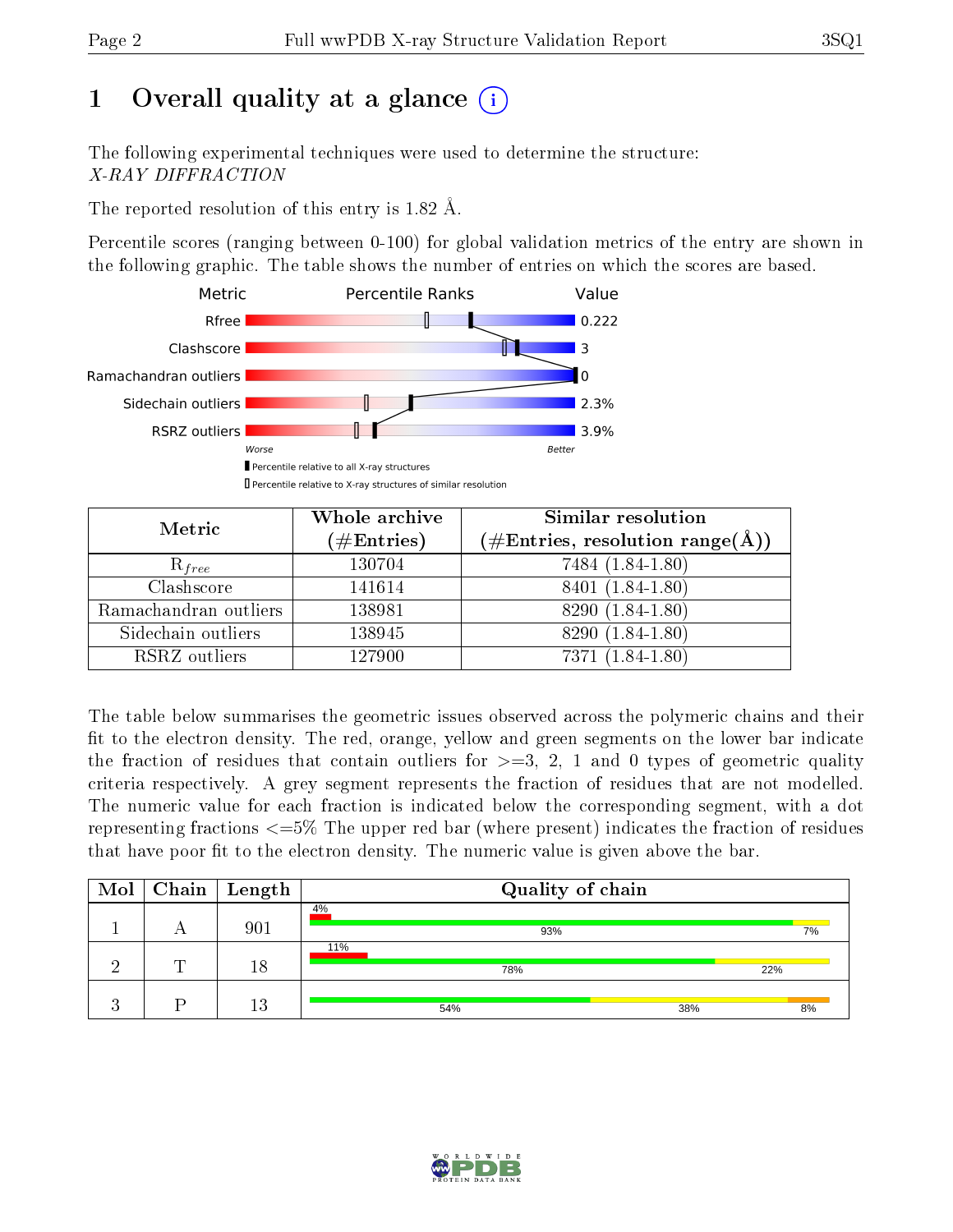# 2 Entry composition  $\binom{1}{1}$

There are 6 unique types of molecules in this entry. The entry contains 8974 atoms, of which 0 are hydrogens and 0 are deuteriums.

In the tables below, the ZeroOcc column contains the number of atoms modelled with zero occupancy, the AltConf column contains the number of residues with at least one atom in alternate conformation and the Trace column contains the number of residues modelled with at most 2 atoms.

• Molecule 1 is a protein called DNA polymerase.

| Chain | Residues |               |      | Atoms |      |    | ZeroOcc | AltConf $ $ | $\text{Trace}$ |
|-------|----------|---------------|------|-------|------|----|---------|-------------|----------------|
|       | 901      | Total<br>7442 | 4782 | 1242  | 1384 | 34 |         | 14          |                |

There are 2 discrepancies between the modelled and reference sequences:

| Chain |     | Residue   Modelled | ' Actual<br>Comment |                                  | Reference |
|-------|-----|--------------------|---------------------|----------------------------------|-----------|
|       | 222 | ALA                | ASP                 | ENGINEERED MUTATION   UNP 038087 |           |
|       | 327 |                    | ASF                 | ENGINEERED MUTATION   UNP Q38087 |           |

 Molecule 2 is a DNA chain called 5'-D(\*TP\*CP\*GP\*AP\*GP\*TP\*AP\*AP\*GP\*CP\*AP\*G  $P^*TP^*CP^*CP^*GP^*CP^*G$ -3'.

| Mol | Chain | Residues |              |     | Atoms |         |  | $\text{ZeroOcc} \mid \text{AltConf} \mid$ | $^{\shortmid}$ Trace |
|-----|-------|----------|--------------|-----|-------|---------|--|-------------------------------------------|----------------------|
| ↵   |       | 18       | Total<br>368 | 175 |       | $105\,$ |  |                                           |                      |

• Molecule 3 is a DNA chain called 5'-D(\*GP\*CP\*GP\*GP\*AP\*CP\*TP\*GP\*CP\*TP\*TP\*A  $P^*(DOC)$ )-3'.

| Chain | Residues |        |       | Atoms |    |  | $ZeroOcc \mid AltConf \mid Trace \mid$ |  |
|-------|----------|--------|-------|-------|----|--|----------------------------------------|--|
|       | 13       | l`otal | I 26. | 48    | 76 |  |                                        |  |

 Molecule 4 is 2'-DEOXYURIDINE 5'-ALPHA,BETA-IMIDO-TRIPHOSPHATE (threeletter code: DUP) (formula:  $C_9H_{16}N_3O_{13}P_3$ ).

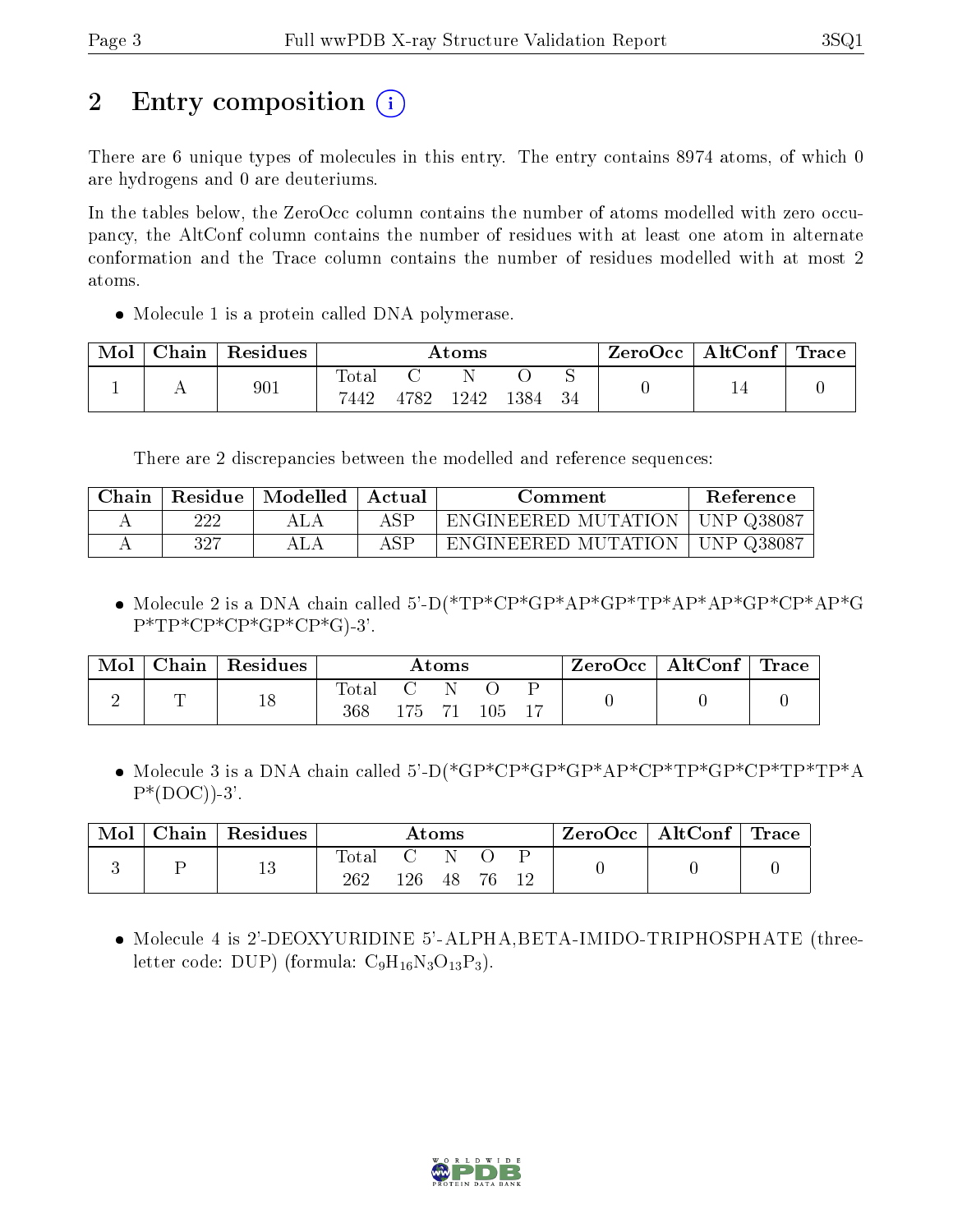

| $\operatorname{Mol}$ | $\vert$ Chain   Residues |             | Atoms |    | ZeroOcc   AltConf |  |
|----------------------|--------------------------|-------------|-------|----|-------------------|--|
|                      |                          | Total C N O |       |    |                   |  |
|                      |                          |             |       | 13 |                   |  |

Molecule 5 is CALCIUM ION (three-letter code: CA) (formula: Ca).

|  | Mol $\vert$ Chain $\vert$ Residues $\vert$ | Atoms | $\rm ZeroOcc$   $\rm AltConf$ |  |
|--|--------------------------------------------|-------|-------------------------------|--|
|  |                                            | Total |                               |  |

 $\bullet\,$  Molecule 6 is water.

|              | $Mol$   Chain   Residues | Atoms                      | $ZeroOcc \mid AltConf \mid$ |
|--------------|--------------------------|----------------------------|-----------------------------|
|              | 756                      | Total<br>- 0<br>767<br>767 |                             |
| $\mathbb{T}$ | 72                       | Total<br>73<br>73          |                             |
|              | 29                       | Total<br>- ()<br>29<br>29  |                             |

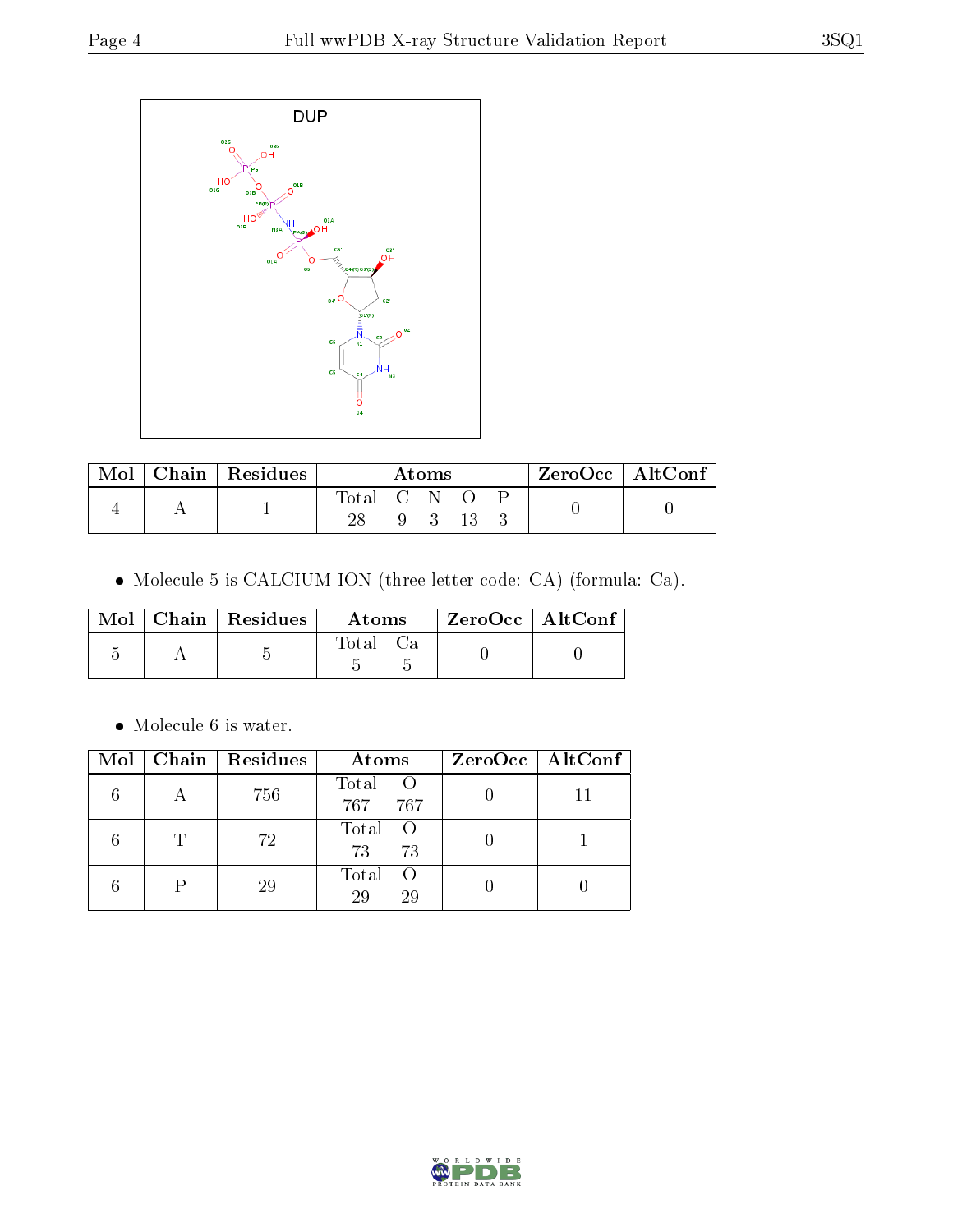# 3 Residue-property plots  $(i)$

These plots are drawn for all protein, RNA and DNA chains in the entry. The first graphic for a chain summarises the proportions of the various outlier classes displayed in the second graphic. The second graphic shows the sequence view annotated by issues in geometry and electron density. Residues are color-coded according to the number of geometric quality criteria for which they contain at least one outlier: green  $= 0$ , yellow  $= 1$ , orange  $= 2$  and red  $= 3$  or more. A red dot above a residue indicates a poor fit to the electron density (RSRZ  $> 2$ ). Stretches of 2 or more consecutive residues without any outlier are shown as a green connector. Residues present in the sample, but not in the model, are shown in grey.



• Molecule 1: DNA polymerase

• Molecule 2: 5'-D(\*TP\*CP\*GP\*AP\*GP\*TP\*AP\*AP\*GP\*CP\*AP\*GP\*TP\*CP\*CP\*GP\*CP\*G )-3'



• Molecule 3: 5'-D(\*GP\*CP\*GP\*GP\*AP\*CP\*TP\*GP\*CP\*TP\*TP\*AP\*(DOC))-3'



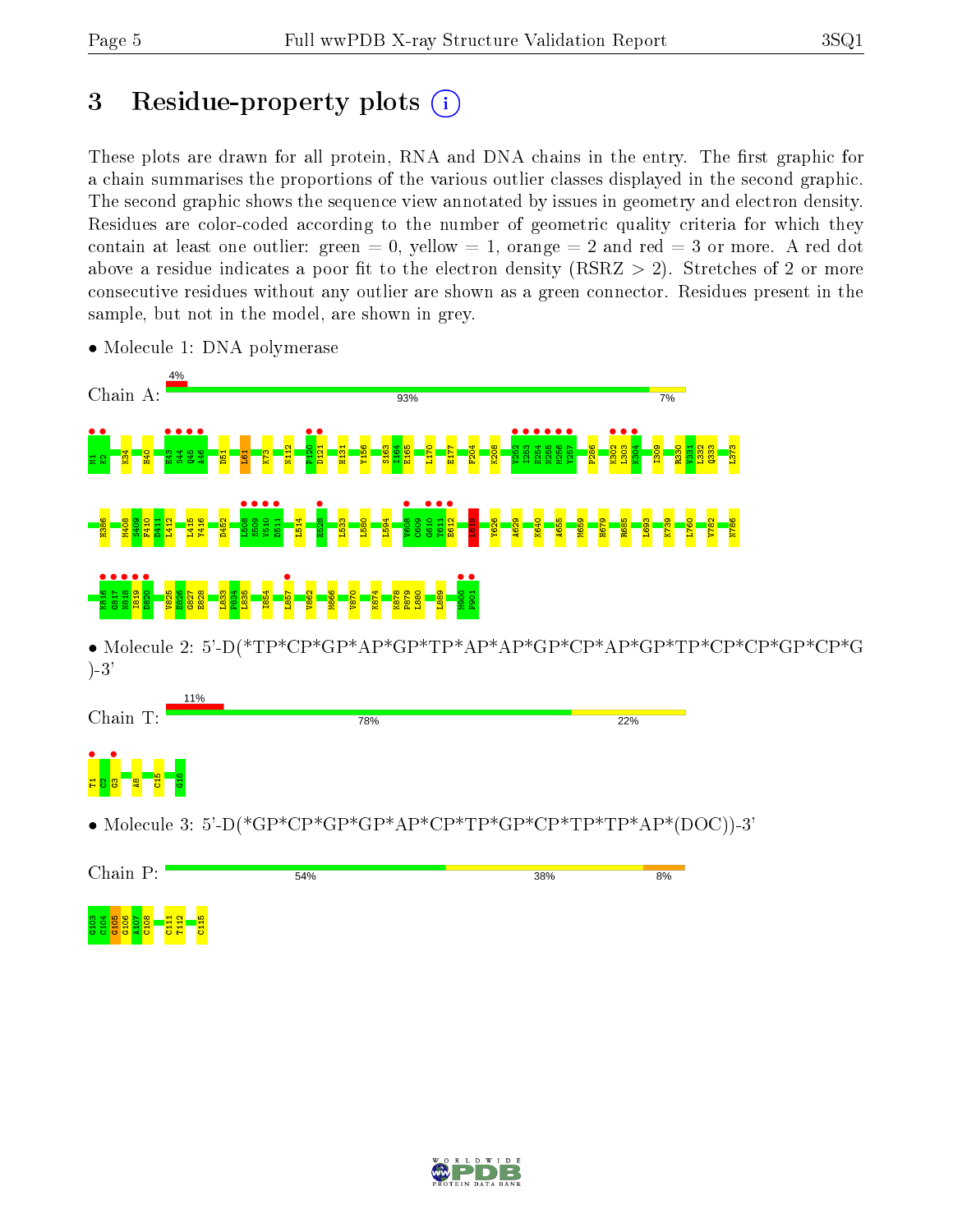# 4 Data and refinement statistics  $(i)$

| Property                                                         | Value                                                   | Source     |
|------------------------------------------------------------------|---------------------------------------------------------|------------|
| Space group                                                      | P 21 21 21                                              | Depositor  |
| Cell constants                                                   | $75.10\text{\AA}$ $120.47\text{\AA}$ $130.56\text{\AA}$ | Depositor  |
| a, b, c, $\alpha$ , $\beta$ , $\gamma$                           | $90.00^\circ$<br>$90.00^\circ$<br>$90.00^\circ$         |            |
| Resolution $(A)$                                                 | 88.54<br>$-1.82$                                        | Depositor  |
|                                                                  | $49.27 - 1.82$                                          | <b>EDS</b> |
| % Data completeness                                              | 99.1 (88.54-1.82)                                       | Depositor  |
| (in resolution range)                                            | 99.1 (49.27-1.82)                                       | <b>EDS</b> |
| $R_{merge}$                                                      | (Not available)                                         | Depositor  |
| $\mathrm{R}_{sym}$                                               | $(Not\ avariable)$                                      | Depositor  |
| $\langle I/\sigma(I) \rangle^{-1}$                               | $1.37$ (at 1.82Å)                                       | Xtriage    |
| Refinement program                                               | <b>REFMAC 5.5.0109</b>                                  | Depositor  |
|                                                                  | $\overline{0.182}$ ,<br>0.213                           | Depositor  |
| $R, R_{free}$                                                    | $0.191$ ,<br>0.222                                      | DCC        |
| $R_{free}$ test set                                              | 5259 reflections $(4.99\%)$                             | wwPDB-VP   |
| Wilson B-factor $(A^2)$                                          | 21.8                                                    | Xtriage    |
| Anisotropy                                                       | 0.195                                                   | Xtriage    |
| Bulk solvent $k_{sol}(\text{e}/\text{A}^3), B_{sol}(\text{A}^2)$ | 0.33, 39.6                                              | <b>EDS</b> |
| L-test for $\mathrm{twinning}^2$                                 | $< L >$ = 0.50, $< L^2 >$ = 0.33                        | Xtriage    |
| Estimated twinning fraction                                      | No twinning to report.                                  | Xtriage    |
| $\overline{F_o}, \overline{F_c}$ correlation                     | 0.95                                                    | <b>EDS</b> |
| Total number of atoms                                            | 8974                                                    | wwPDB-VP   |
| Average B, all atoms $(A^2)$                                     | 24.0                                                    | wwPDB-VP   |

Xtriage's analysis on translational NCS is as follows: The largest off-origin peak in the Patterson function is  $3.51\%$  of the height of the origin peak. No significant pseudotranslation is detected.

<sup>&</sup>lt;sup>2</sup>Theoretical values of  $\langle |L| \rangle$ ,  $\langle L^2 \rangle$  for acentric reflections are 0.5, 0.333 respectively for untwinned datasets, and 0.375, 0.2 for perfectly twinned datasets.



<span id="page-5-1"></span><span id="page-5-0"></span><sup>1</sup> Intensities estimated from amplitudes.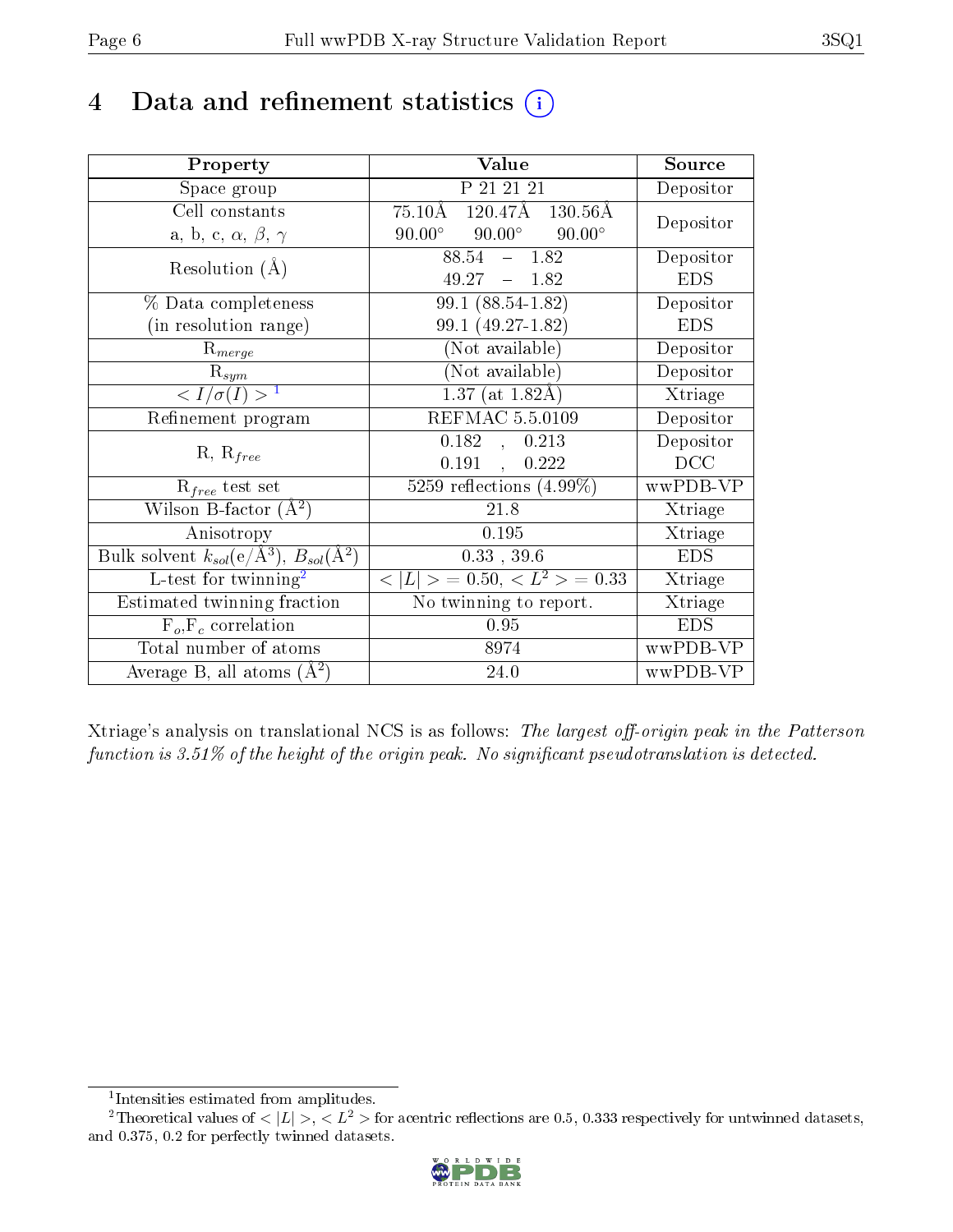# 5 Model quality  $(i)$

## 5.1 Standard geometry  $(i)$

Bond lengths and bond angles in the following residue types are not validated in this section: DUP, DOC, CA

The Z score for a bond length (or angle) is the number of standard deviations the observed value is removed from the expected value. A bond length (or angle) with  $|Z| > 5$  is considered an outlier worth inspection. RMSZ is the root-mean-square of all Z scores of the bond lengths (or angles).

| Mol | Chain | Bond lengths |             | Bond angles |                              |  |
|-----|-------|--------------|-------------|-------------|------------------------------|--|
|     |       | RMSZ         | $\ Z\  > 5$ | RMSZ        | # $ Z >5$                    |  |
|     |       | 0.38         | 0/7664      | 0.51        | $1/10351$ $(0.0\%)$          |  |
| 2   |       | 0.68         | 0/413       | 1.20        | $3/636$ $\overline{(0.5\%)}$ |  |
| 3   |       | 0.61         | 0/273       | 1.33        | $5/420$ $(1.2\%)$            |  |
| AĦ  | АH    | 0.41         | /8350       | 0.62        | 9/11407                      |  |

There are no bond length outliers.

|  |  |  |  | All (9) bond angle outliers are listed below: |  |  |  |  |
|--|--|--|--|-----------------------------------------------|--|--|--|--|
|--|--|--|--|-----------------------------------------------|--|--|--|--|

| Mol            | Chain | Res | <b>Type</b> | Atoms                 | Z       | Observed $(°)$ | Ideal $(^\circ)$ |
|----------------|-------|-----|-------------|-----------------------|---------|----------------|------------------|
| $\overline{2}$ | Т     | 8   | DA          | $O4'$ -C1'-N9         | 7.45    | 113.22         | 108.00           |
| 3              | P     | 105 | DG          | $P-O3'-C3'$           | 6.81    | 127.87         | 119.70           |
| 3              | P     | 108 | $_{\rm DC}$ | $O4'$ -C1'-N1         | 6.51    | 112.56         | 108.00           |
|                | А     | 618 | LEU         | $CA$ -CB-CG           | 5.98    | 129.05         | 115.30           |
| 3              | P     | 108 | DC          | $C1'-O4'-C4'$         | $-5.94$ | 104.16         | 110.10           |
| $\mathcal{D}$  | T     | 15  | DС          | $O4'$ -C1'-N1         | 5.80    | 112.06         | 108.00           |
| 3              | P     | 111 | DC          | $C1'$ - $O4'$ - $C4'$ | $-5.66$ | 104.44         | 110.10           |
| 2              | T     | 3   | DG          | $P-O3'-C3'$           | 5.41    | 126.19         | 119.70           |
| 3              | P     | 112 | DT          | $O4'$ -C1'-N1         | 5.35    | 111.75         | 108.00           |

There are no chirality outliers.

There are no planarity outliers.

### 5.2 Too-close contacts  $(i)$

In the following table, the Non-H and H(model) columns list the number of non-hydrogen atoms and hydrogen atoms in the chain respectively. The H(added) column lists the number of hydrogen atoms added and optimized by MolProbity. The Clashes column lists the number of clashes within the asymmetric unit, whereas Symm-Clashes lists symmetry related clashes.

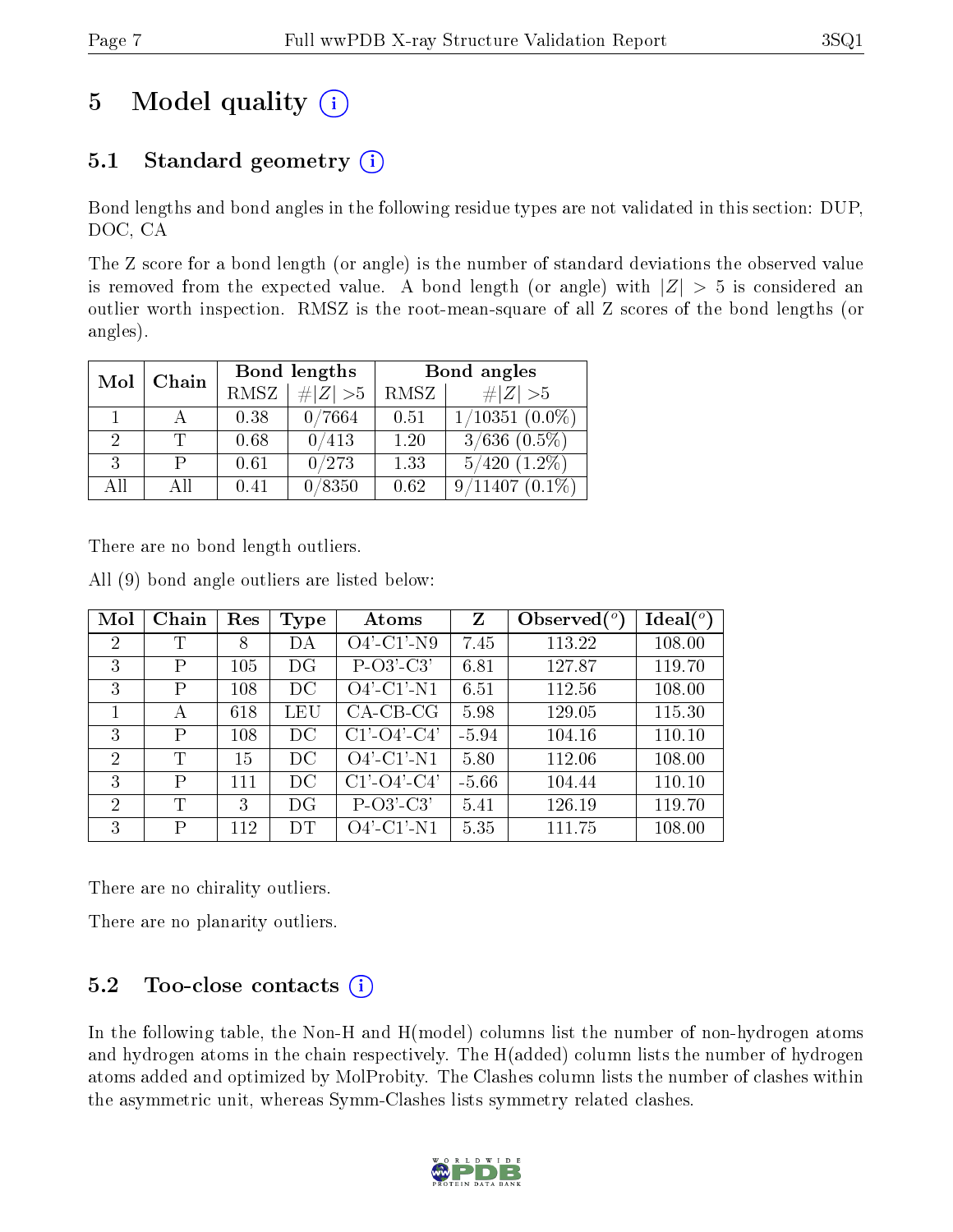| Mol | Chain |      | Non-H $\mid$ H(model) | H(added) | <b>Clashes</b> | <b>Symm-Clashes</b> |
|-----|-------|------|-----------------------|----------|----------------|---------------------|
|     |       | 7442 |                       | 7382     | 36             |                     |
| റ   | ╓     | 368  |                       | 203      |                |                     |
| 3   | D     | 262  |                       | 148      |                |                     |
|     |       | 28   |                       | 12       |                |                     |
| 5   | 宀     | h    |                       |          |                |                     |
| 6   |       | 767  |                       |          |                |                     |
| 6   | D     | 29   |                       |          |                |                     |
|     | ௱     | 73   |                       |          |                |                     |
| All |       | 8974 |                       | 7745     | 40             |                     |

The all-atom clashscore is defined as the number of clashes found per 1000 atoms (including hydrogen atoms). The all-atom clashscore for this structure is 3.

All (40) close contacts within the same asymmetric unit are listed below, sorted by their clash magnitude.

| Atom-1              | Atom-2             | Interatomic       | Clash         |
|---------------------|--------------------|-------------------|---------------|
|                     |                    | distance $(A)$    | overlap $(A)$ |
| 1:A:786:ASN:HD21    | 2:T:1:DT:H3        | 1.16              | 0.93          |
| 1:A:330[B]:ARG:HH21 | 1:A:333: GLN: HE22 | 1.29              | 0.77          |
| 1:A:685:ARG:HD3     | 6:A:931:HOH:O      | 1.83              | 0.77          |
| 1:A:170:LEU:HA      | 1:A:177:GLU:HG3    | 1.74              | 0.69          |
| 1:A:303:LEU:HD13    | 6:A:1422:HOH:O     | 1.98              | 0.62          |
| 1: A:786: ASN:ND2   | 2:T:1:DT:H3        | 1.95              | 0.58          |
| 1:A:412:LEU:HD13    | 1:A:415:LEU:HD13   | 1.86              | 0.57          |
| 1:A:825:VAL:HB      | 1:A:828:GLU:HG3    | 1.86              | 0.57          |
| 1: A:410: PHE:HZ    | 1: A:659:MET:HE3   | 1.69              | 0.56          |
| 1:A:655:ALA:HA      | 1: A:659:MET:HE2   | 1.88              | 0.55          |
| 1: A:514:LEU:HD13   | 1:A:533:LEU:HD11   | 1.89              | 0.54          |
| 1:A:112[B]:ASN:ND2  | 6: A:966: HOH:O    | $\overline{2.41}$ | 0.53          |
| 1:A:131:HIS:HD2     | 1: A: 156: TYR: OH | 1.91              | 0.53          |
| 1:A:862:VAL:O       | 1: A:866:MET:HG3   | 2.09              | 0.52          |
| 1:A:870:VAL:HG13    | 1: A:874: LYS: HD3 | 1.92              | 0.52          |
| 1: A:40: HIS: HE1   | 1:A:51:ASP:OD2     | 1.93              | 0.52          |
| 1:A:121:ASP:HA      | 1:A:819:ILE:HD12   | 1.92              | 0.51          |
| 1: A:878: LYS: HB2  | 1:A:879:PRO:HD3    | 1.96              | 0.46          |
| 3:P:105:DG:H2"      | 3:P:106:DG:O5      | 2.16              | 0.45          |
| 3:P:105:DG:H2"      | 3:P:106:DG:C8      | 2.52              | 0.45          |
| 1: A: 163: SER: OG  | 1:A:165:GLU:HG2    | $\overline{2.17}$ | 0.44          |
| 1:A:330[A]:ARG:HA   | 1:A:333:GLN:HE21   | 1.81              | 0.44          |
| 1:A:618:LEU:HD13    | 1: A:626:TYR:O     | 2.18              | 0.44          |
| 1: A:34: LYS: HE3   | 1: A:61:LEU:HD11   | 1.99              | 0.44          |
| 1:A:408[B]:MET:HE2  | 1:A:629:ALA:HB2    | 2.00              | 0.43          |
| 1:A:679:HIS:HD2     | 6:A:910:HOH:O      | 2.00              | 0.43          |

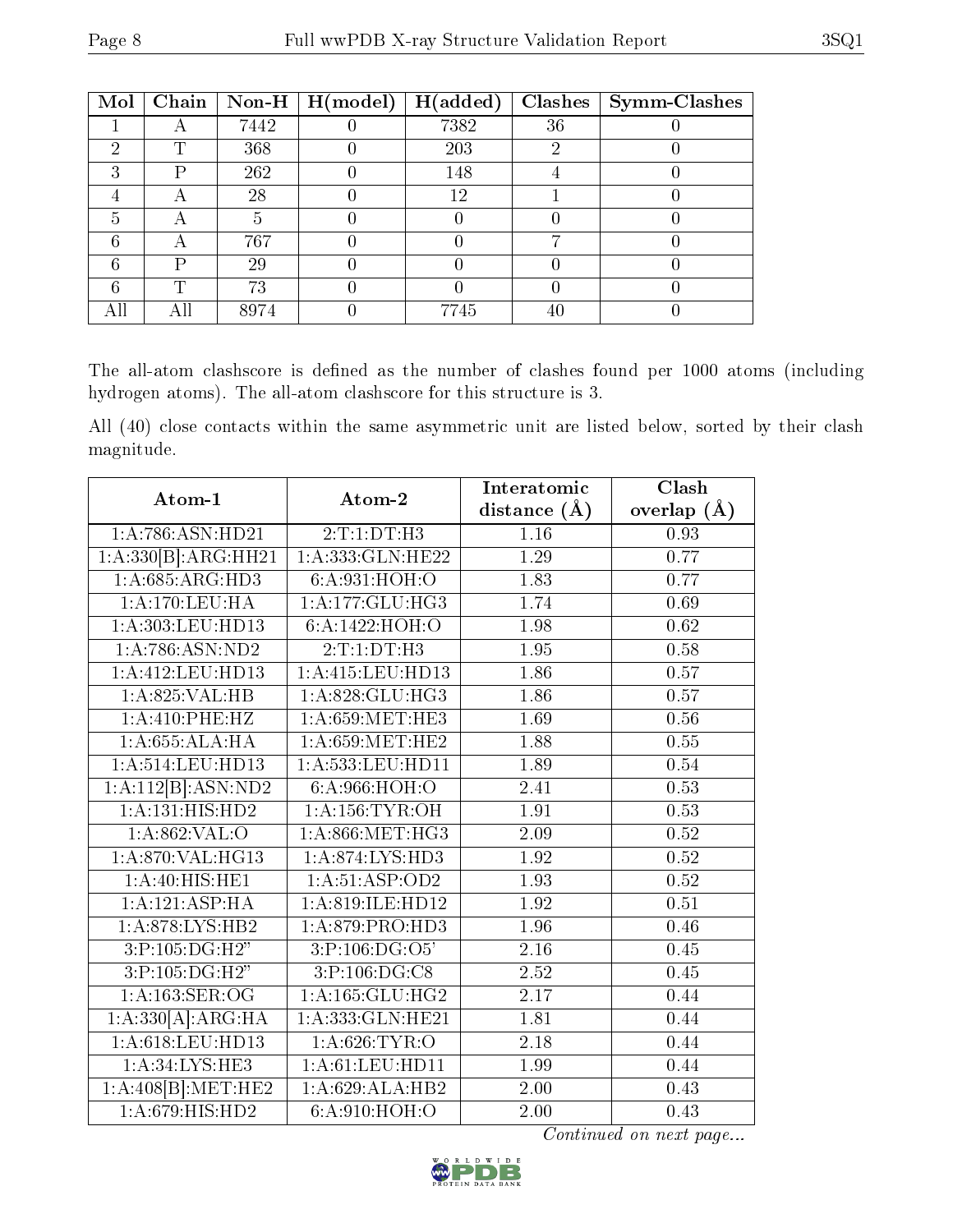| Atom-1                         | Atom-2                                   | Interatomic<br>distance $(A)$ | Clash<br>overlap $(\AA)$ |
|--------------------------------|------------------------------------------|-------------------------------|--------------------------|
|                                |                                          |                               |                          |
| 3:P:105:DG:C2'                 | 3:P:106:DG:CS                            | 3.01                          | 0.43                     |
| $1:A:330[B]:\overline{ARG:HA}$ | 1:A:333:GLN:HE21                         | 1.83                          | 0.43                     |
| 1: A:640: LYS: HA              | 1: A:640: LYS: HD3                       | 1.89                          | 0.43                     |
| 1:A:330[B]:ARG:NH2             | $1:$ A:333:GLN:HE22                      | 2.07                          | 0.43                     |
| 1:A:286:PRO:HB3                | 1: A:782: VAL:HG21                       | 2.00                          | 0.43                     |
| 1: A:303:LEU:CD1               | 6:A:1422:HOH:O                           | 2.61                          | 0.43                     |
| 1:A:408[A]:MET:CE              | 1:A:655:ALA:HB2                          | 2.50                          | 0.41                     |
| 6: A: 1275: HOH:O              | 3:P:115:DOC:H5'                          | 2.20                          | 0.41                     |
| 1: A:386: HIS: HE1             | 6: A:925: HOH:O                          | 2.04                          | 0.41                     |
| 1: A:416: TYR: CG              | 4: A:902: DUP: H2'2                      | 2.56                          | 0.41                     |
| 1: A:854: ILE: HD13            | 1: A:862: VAL:HG21                       | 2.03                          | 0.41                     |
| 1: A:786: ASN:ND2              | $1:A:827:GLY:\overline{H} \overline{A2}$ | 2.36                          | 0.40                     |
| 1:A:204:PHE:CE1                | 1:A:208:LYS:HD2                          | 2.56                          | 0.40                     |
| 1: A: 833: LEU: HD13           | 1: A:866:MET:HG2                         | 2.02                          | 0.40                     |

Continued from previous page...

There are no symmetry-related clashes.

### 5.3 Torsion angles (i)

#### 5.3.1 Protein backbone  $(i)$

In the following table, the Percentiles column shows the percent Ramachandran outliers of the chain as a percentile score with respect to all X-ray entries followed by that with respect to entries of similar resolution.

The Analysed column shows the number of residues for which the backbone conformation was analysed, and the total number of residues.

| $\mid$ Mol $\mid$ Chain $\mid$ | Analysed                             | $\mid$ Favoured $\mid$ Allowed $\mid$ Outliers $\mid$ Percentiles |  |                                                            |  |
|--------------------------------|--------------------------------------|-------------------------------------------------------------------|--|------------------------------------------------------------|--|
|                                | 913/901 (101%)   897 (98%)   16 (2%) |                                                                   |  | $\begin{array}{ c c c c }\n\hline\n100 & 100\n\end{array}$ |  |

There are no Ramachandran outliers to report.

#### 5.3.2 Protein sidechains  $(i)$

In the following table, the Percentiles column shows the percent sidechain outliers of the chain as a percentile score with respect to all X-ray entries followed by that with respect to entries of similar resolution.

The Analysed column shows the number of residues for which the sidechain conformation was analysed, and the total number of residues.

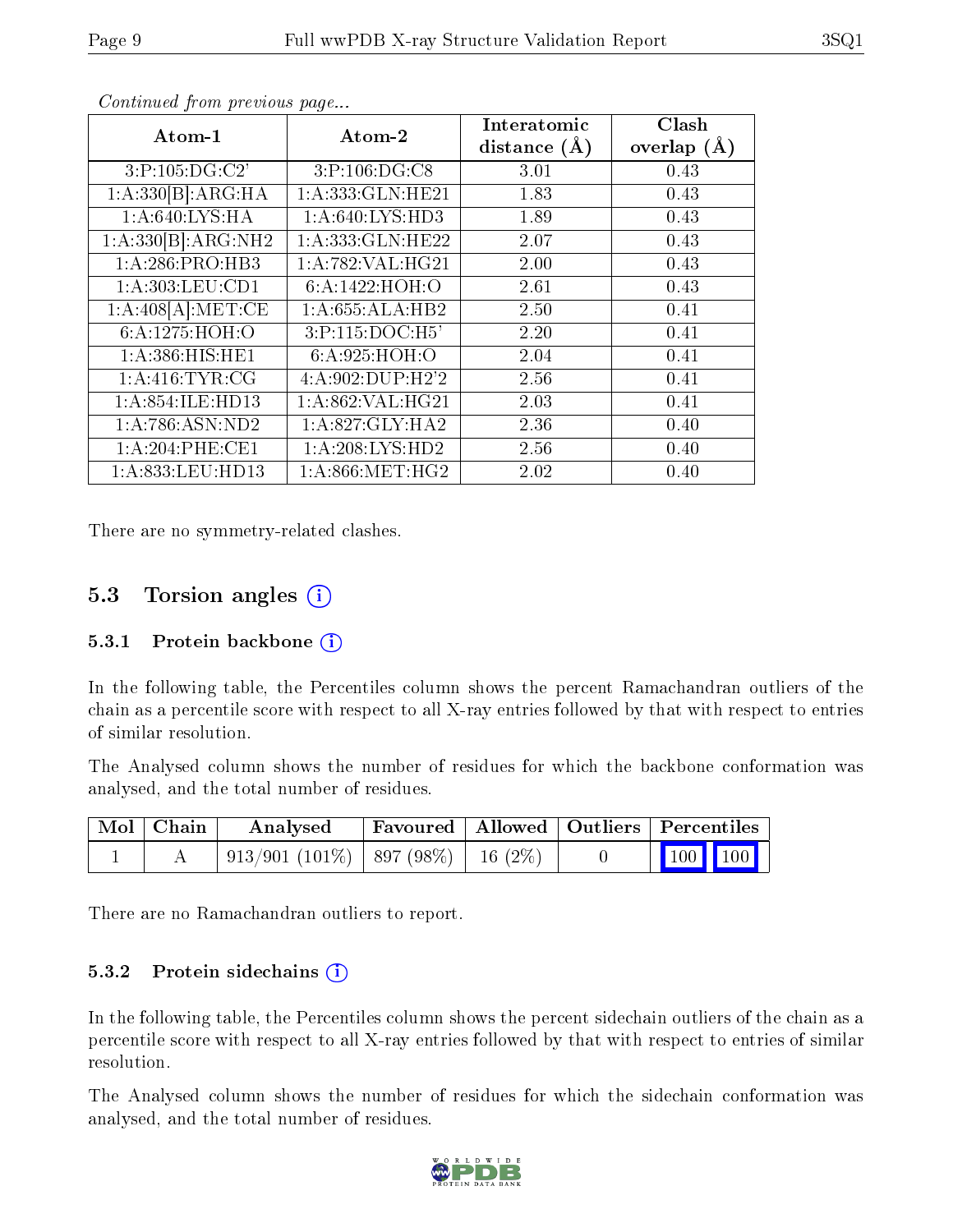| Mol   Chain | Analysed                                                      | Rotameric   Outliers   Percentiles |                                      |  |
|-------------|---------------------------------------------------------------|------------------------------------|--------------------------------------|--|
|             | $\mid 812/798 \; (102\%) \mid 793 \; (98\%) \mid 19 \; (2\%)$ |                                    | $\vert 50 \vert$<br>$\vert 37 \vert$ |  |

All (19) residues with a non-rotameric sidechain are listed below:

| Mol            | Chain              | Res                | Type       |
|----------------|--------------------|--------------------|------------|
| $\mathbf{1}$   | $\boldsymbol{A}$   | 61                 | LEU        |
| $\mathbf 1$    | $\overline{\rm A}$ | 73                 | <b>LYS</b> |
| $\mathbf{1}$   | $\overline{\rm A}$ | 302                | <b>LYS</b> |
| $\mathbf{1}$   | $\overline{\rm A}$ | 309                | ILE        |
| $\mathbf{1}$   | $\overline{\rm A}$ | 332                | LEU        |
| $\mathbf 1$    | $\overline{\rm A}$ | 373                | LEU        |
| $\mathbf{1}$   | $\overline{\rm A}$ | 452                | ASP        |
| $\overline{1}$ | $\overline{A}$     | 580                | LEU        |
| $\overline{1}$ | $\overline{\rm A}$ | 594                | LEU        |
| $\mathbf{1}$   | $\overline{A}$     | 612                | GLU        |
| $\overline{1}$ | $\overline{\rm A}$ | 618                | LEU        |
| $\mathbf 1$    | $\overline{\rm A}$ | 693                | LEU        |
| $\mathbf 1$    | $\overline{\rm A}$ | 739                | <b>LYS</b> |
| $\mathbf 1$    | $\overline{\rm A}$ | 760                | LEU        |
| $\mathbf{1}$   | $\overline{A}$     | 835                | LEU        |
| $\overline{1}$ | $\overline{A}$     | 857                | LEU        |
| $\mathbf{1}$   | $\overline{A}$     | 880                | LEU        |
| $\mathbf 1$    | $\overline{\rm A}$ | 889[A]             | LEU        |
| $\mathbf 1$    | А                  | 889 <sup>[B]</sup> | LEU        |

Some sidechains can be flipped to improve hydrogen bonding and reduce clashes. All (14) such sidechains are listed below:

| Mol            | ${\rm Chain}$      | Res | Type         |
|----------------|--------------------|-----|--------------|
| $\mathbf{1}$   | А                  | 40  | HIS          |
| $\mathbf{1}$   | A                  | 131 | <b>HIS</b>   |
| $\mathbf{1}$   | A                  | 203 | <b>ASN</b>   |
| $\mathbf{1}$   | $\overline{A}$     | 333 | <b>GLN</b>   |
| $\mathbf{1}$   | $\overline{\rm A}$ | 339 | GLN          |
| $\mathbf 1$    | $\overline{A}$     | 354 | <b>GLN</b>   |
| $\mathbf{1}$   | $\overline{A}$     | 386 | HIS          |
| $\mathbf{1}$   | $\overline{\rm A}$ | 546 | <b>GLN</b>   |
| $\mathbf{1}$   | $\overline{A}$     | 564 | ASN          |
| $\mathbf{1}$   | $\overline{\rm A}$ | 679 | <b>HIS</b>   |
| $\mathbf{1}$   | A                  | 761 | GLN          |
| $\mathbf{1}$   | A                  | 773 | <b>GLN</b>   |
| $\overline{1}$ | A                  | 786 | ASN          |
| 1              | A                  | 823 | $_{\rm GLN}$ |

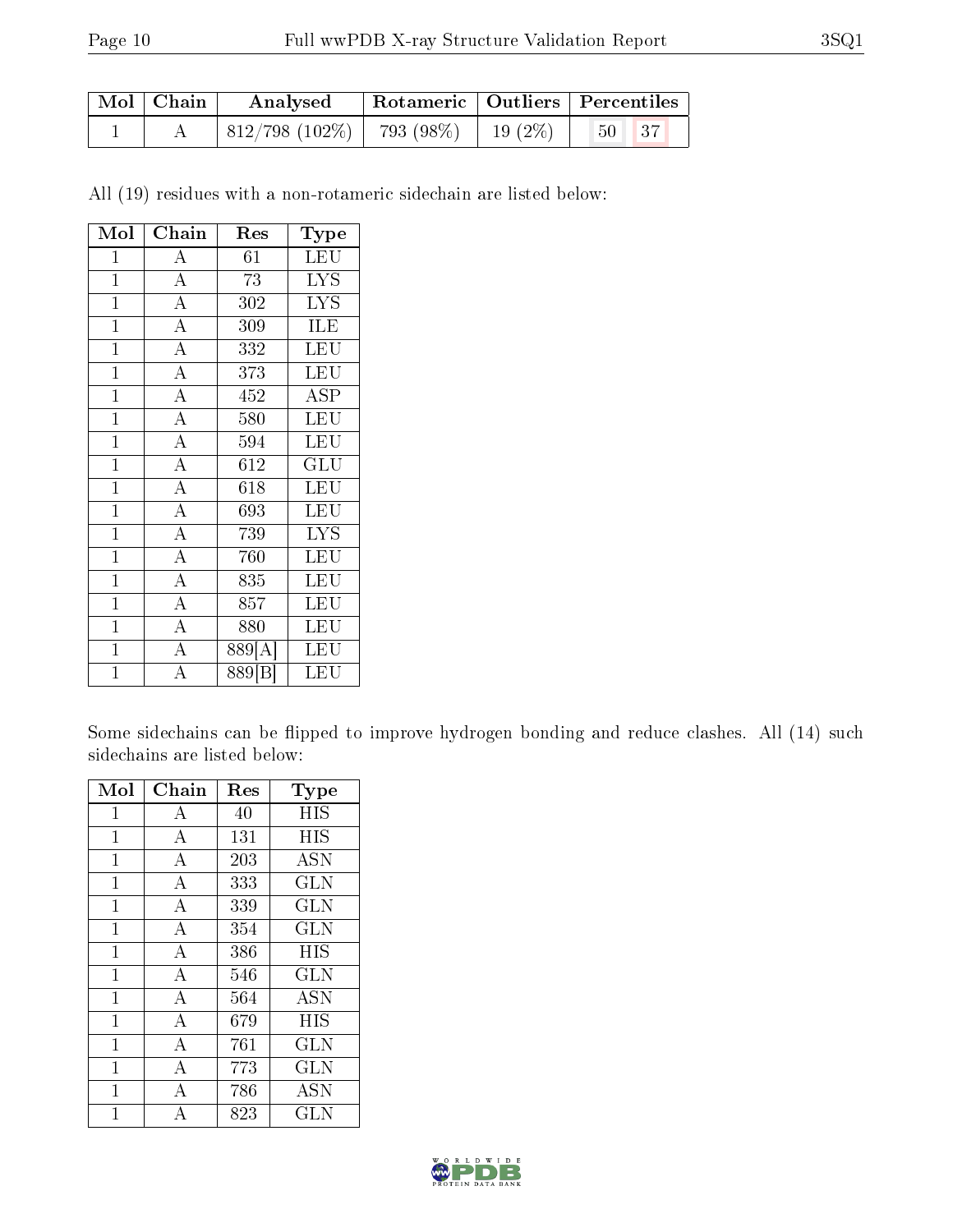#### 5.3.3 RNA  $(i)$

There are no RNA molecules in this entry.

#### 5.4 Non-standard residues in protein, DNA, RNA chains (i)

1 non-standard protein/DNA/RNA residue is modelled in this entry.

In the following table, the Counts columns list the number of bonds (or angles) for which Mogul statistics could be retrieved, the number of bonds (or angles) that are observed in the model and the number of bonds (or angles) that are dened in the Chemical Component Dictionary. The Link column lists molecule types, if any, to which the group is linked. The Z score for a bond length (or angle) is the number of standard deviations the observed value is removed from the expected value. A bond length (or angle) with  $|Z| > 2$  is considered an outlier worth inspection. RMSZ is the root-mean-square of all Z scores of the bond lengths (or angles).

| $\mid$ Mol $\mid$ Type $\mid$ Chain $\mid$ Res $\mid$ Link $\mid$ |                 |  | Bond lengths |            |      | Bond angles |          |        |                                                                              |
|-------------------------------------------------------------------|-----------------|--|--------------|------------|------|-------------|----------|--------|------------------------------------------------------------------------------|
|                                                                   |                 |  |              | Counts     |      |             |          |        | $\mid$ RMSZ $\mid \#  Z  > 2 \mid$ Counts $\mid$ RMSZ $\mid \#  Z  > 2 \mid$ |
|                                                                   | $_{\text{DOC}}$ |  | 115          | 14, 19, 20 | 0.67 |             | 13,26,29 | $2.22$ | $\mid$ $3 \ (23\%) \ \mid$                                                   |

In the following table, the Chirals column lists the number of chiral outliers, the number of chiral centers analysed, the number of these observed in the model and the number defined in the Chemical Component Dictionary. Similar counts are reported in the Torsion and Rings columns. '-' means no outliers of that kind were identified.

|             |  |                                         | Mol   Type   Chain   Res   Link   Chirals   Torsions   Rings |  |
|-------------|--|-----------------------------------------|--------------------------------------------------------------|--|
| $\perp$ DOC |  | $115 \begin{array}{ c} 3.2 \end{array}$ | $\mid 0/4/18/19 \mid 0/2/2/2 \mid$                           |  |

There are no bond length outliers.

All (3) bond angle outliers are listed below:

| Mol | Chain | Res  | Type | Atoms                 |         | Observed $(°)$ | Ideal $(^\circ)$ |
|-----|-------|------|------|-----------------------|---------|----------------|------------------|
|     |       | 115  | DOG  | $C4'$ - $O4'$ - $C1'$ | $-5.97$ | 104.17         | 109.81           |
|     |       | 115. | DOC. | $C2-N3-C4$            | 3.88    | 120.28         | 116.34           |
|     |       | 115. | ാറല  | O4'-C4'-C5'           | 2.53    | 113.68         | 109.52           |

There are no chirality outliers.

There are no torsion outliers.

There are no ring outliers.

1 monomer is involved in 1 short contact:

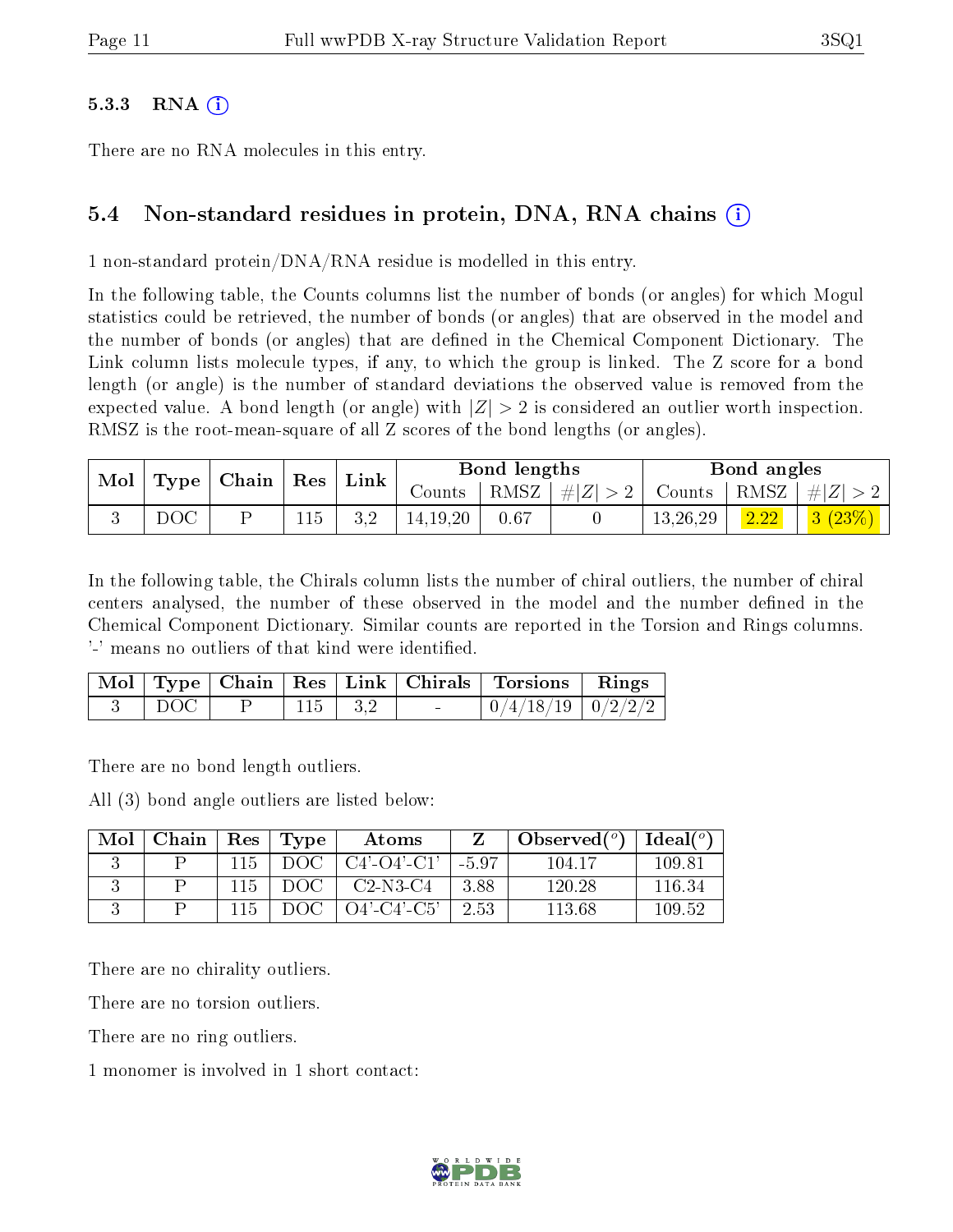|  |              | Mol   Chain   Res   Type   Clashes   Symm-Clashes |
|--|--------------|---------------------------------------------------|
|  | $-115$   DOC |                                                   |

#### 5.5 Carbohydrates  $(i)$

There are no carbohydrates in this entry.

### 5.6 Ligand geometry  $(i)$

Of 6 ligands modelled in this entry, 5 are monoatomic - leaving 1 for Mogul analysis.

In the following table, the Counts columns list the number of bonds (or angles) for which Mogul statistics could be retrieved, the number of bonds (or angles) that are observed in the model and the number of bonds (or angles) that are defined in the Chemical Component Dictionary. The Link column lists molecule types, if any, to which the group is linked. The Z score for a bond length (or angle) is the number of standard deviations the observed value is removed from the expected value. A bond length (or angle) with  $|Z| > 2$  is considered an outlier worth inspection. RMSZ is the root-mean-square of all Z scores of the bond lengths (or angles).

| Mol | Type | Chain<br>$\operatorname{Res}$ |     | Link | Bond lengths |      |                  | Bond angles          |                       |           |
|-----|------|-------------------------------|-----|------|--------------|------|------------------|----------------------|-----------------------|-----------|
|     |      |                               |     |      | Counts       | RMSZ | $7 + \#  Z  > 2$ | Counts               | $+$ RMSZ <sub>+</sub> | $\pm  Z $ |
|     | DUP  |                               | 902 |      | 28, 29, 29   | 3.27 | 16(57%)          | $\mid 37,45,45 \mid$ | 2.44                  | 11(29%)   |

In the following table, the Chirals column lists the number of chiral outliers, the number of chiral centers analysed, the number of these observed in the model and the number defined in the Chemical Component Dictionary. Similar counts are reported in the Torsion and Rings columns. '-' means no outliers of that kind were identified.

|     |     | $\mathcal{N}$ ol   Type   Chain   Res   Link   Chirals | <b>Torsions</b>                | Rings |
|-----|-----|--------------------------------------------------------|--------------------------------|-------|
| DHP | 902 | -                                                      | $\frac{5}{19}/34/34$   0/2/2/2 |       |

All (16) bond length outliers are listed below:

| Mol | Chain | Res | <b>Type</b> | Atoms               | Z       | Observed $(A)$ | Ideal(A) |
|-----|-------|-----|-------------|---------------------|---------|----------------|----------|
| 4   | A     | 902 | <b>DUP</b>  | $C6-N1$             | $-8.94$ | 1.31           | 1.47     |
| 4   | А     | 902 | <b>DUP</b>  | PB-O <sub>2</sub> B | $-5.37$ | 1.42           | 1.56     |
| 4   | А     | 902 | DUP         | $C6-C5$             | $-5.07$ | 1.39           | 1.52     |
| 4   | А     | 902 | <b>DUP</b>  | $O4-C4$             | 4.93    | 1.33           | 1.23     |
| 4   | А     | 902 | <b>DUP</b>  | $C5-C4$             | $-4.47$ | 1.39           | 1.50     |
| 4   | А     | 902 | <b>DUP</b>  | PA-O <sub>2</sub> A | $-4.33$ | 1.45           | 1.56     |
| 4   | А     | 902 | <b>DUP</b>  | PG-O1G              | $-3.61$ | 1.40           | 1.54     |
| 4   | А     | 902 | <b>DUP</b>  | PB-O3B              | $-3.59$ | 1.54           | 1.59     |
| 4   | А     | 902 | DUP         | $C2-N1$             | 3.50    | 1.40           | 1.35     |

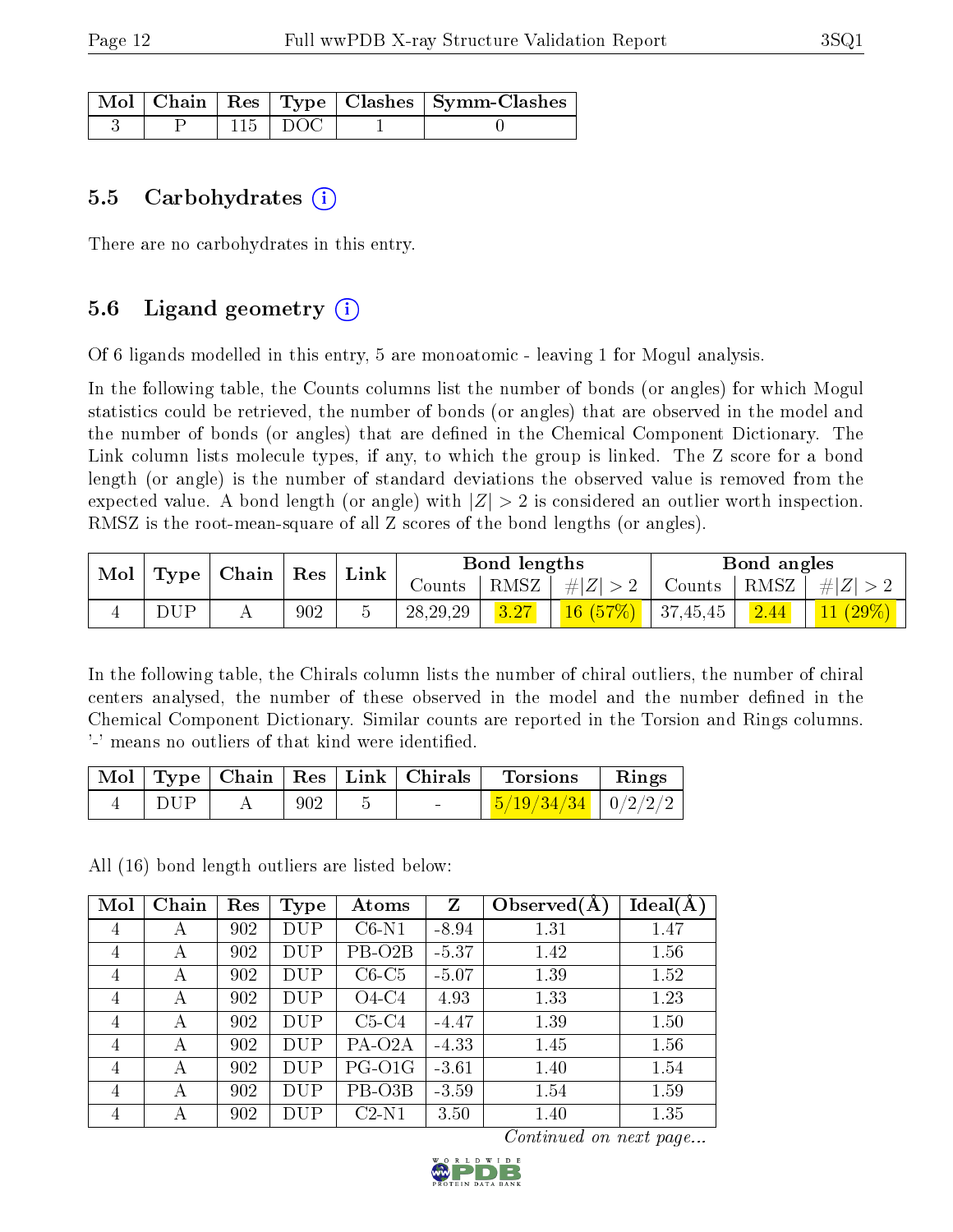| Mol            | Chain | Res | <b>Type</b> | Atoms               | Z       | Observed $(A$ | Ideal(A) |
|----------------|-------|-----|-------------|---------------------|---------|---------------|----------|
| $\overline{4}$ |       | 902 | <b>DUP</b>  | PG-O <sub>2G</sub>  | $-3.12$ | 1.40          | 1.50     |
| 4              | А     | 902 | <b>DUP</b>  | PG-O3G              | $-3.08$ | 1.43          | 1.54     |
| $\overline{4}$ |       | 902 | <b>DUP</b>  | $O2-C2$             | 3.03    | 1.28          | 1.23     |
| 4              | А     | 902 | <b>DUP</b>  | PA-N <sub>3</sub> A | $-2.91$ | 1.55          | 1.63     |
| 4              |       | 902 | <b>DUP</b>  | PA-O1A              | $-2.68$ | 1.41          | 1.46     |
| $\overline{4}$ | А     | 902 | <b>DUP</b>  | $C4-N3$             | $-2.46$ | 1.33          | 1.37     |
| $\overline{4}$ |       | 902 | <b>DUP</b>  | $C2-N3$             | $-2.30$ | 1.33          | 1.38     |

Continued from previous page...

All (11) bond angle outliers are listed below:

| Mol            | Chain | Res | <b>Type</b> | Atoms                                    | Z       | Observed $(°)$ | $Ideal(^o)$ |
|----------------|-------|-----|-------------|------------------------------------------|---------|----------------|-------------|
| $\overline{4}$ | А     | 902 | DUP         | $C2$ <sup>-</sup> $C1$ <sup>-</sup> $N1$ | $-8.37$ | 105.38         | 115.61      |
| $\overline{4}$ | А     | 902 | <b>DUP</b>  | $C4-N3-C2$                               | $-5.76$ | 121.01         | 125.79      |
| $\overline{4}$ | А     | 902 | DUP         | $N3-C2-N1$                               | 4.35    | 121.25         | 116.65      |
| $\overline{4}$ | А     | 902 | DUP         | O3B-PB-N3A                               | $-3.79$ | 96.07          | 106.59      |
| $\overline{4}$ | А     | 902 | DUP         | $O4'$ -C1'-N1                            | 3.38    | 112.72         | 108.41      |
| $\overline{4}$ | А     | 902 | DUP         | $O2-C2-N1$                               | $-2.75$ | 119.65         | 123.11      |
| $\overline{4}$ | А     | 902 | DUP         | $C5-C6-N1$                               | 2.62    | 120.24         | 111.61      |
| $\overline{4}$ | А     | 902 | DUP         | O <sub>2</sub> A-PA-O <sub>1</sub> A     | 2.57    | 115.32         | 109.92      |
| $\overline{4}$ | A     | 902 | DUP         | $O1G-PG-O2G$                             | 2.51    | 120.52         | 110.68      |
| 4              | А     | 902 | DUP         | O1A-PA-N3A                               | $-2.28$ | 108.41         | 111.77      |
| 4              | А     | 902 | DUP         | $O2B-PB-O1B$                             | 2.05    | 114.22         | 109.92      |

There are no chirality outliers.

All (5) torsion outliers are listed below:

| Mol | Chain | Res | Type       | Atoms             |
|-----|-------|-----|------------|-------------------|
|     |       | 902 | <b>DUP</b> | PA-N3A-PB-O1B     |
|     |       | 902 | <b>DUP</b> | PB-O3B-PG-O1G     |
|     |       | 902 | <b>DUP</b> | $C5'$ -O5'-PA-O1A |
|     |       | 902 | <b>DUP</b> | $C5'$ -O5'-PA-O2A |
|     |       | 902 |            | $PB-O3B-PG-O3G$   |

There are no ring outliers.

1 monomer is involved in 1 short contact:

|  |       | Mol   Chain   Res   Type   Clashes   Symm-Clashes |
|--|-------|---------------------------------------------------|
|  | 1 DUE |                                                   |

The following is a two-dimensional graphical depiction of Mogul quality analysis of bond lengths, bond angles, torsion angles, and ring geometry for all instances of the Ligand of Interest. In

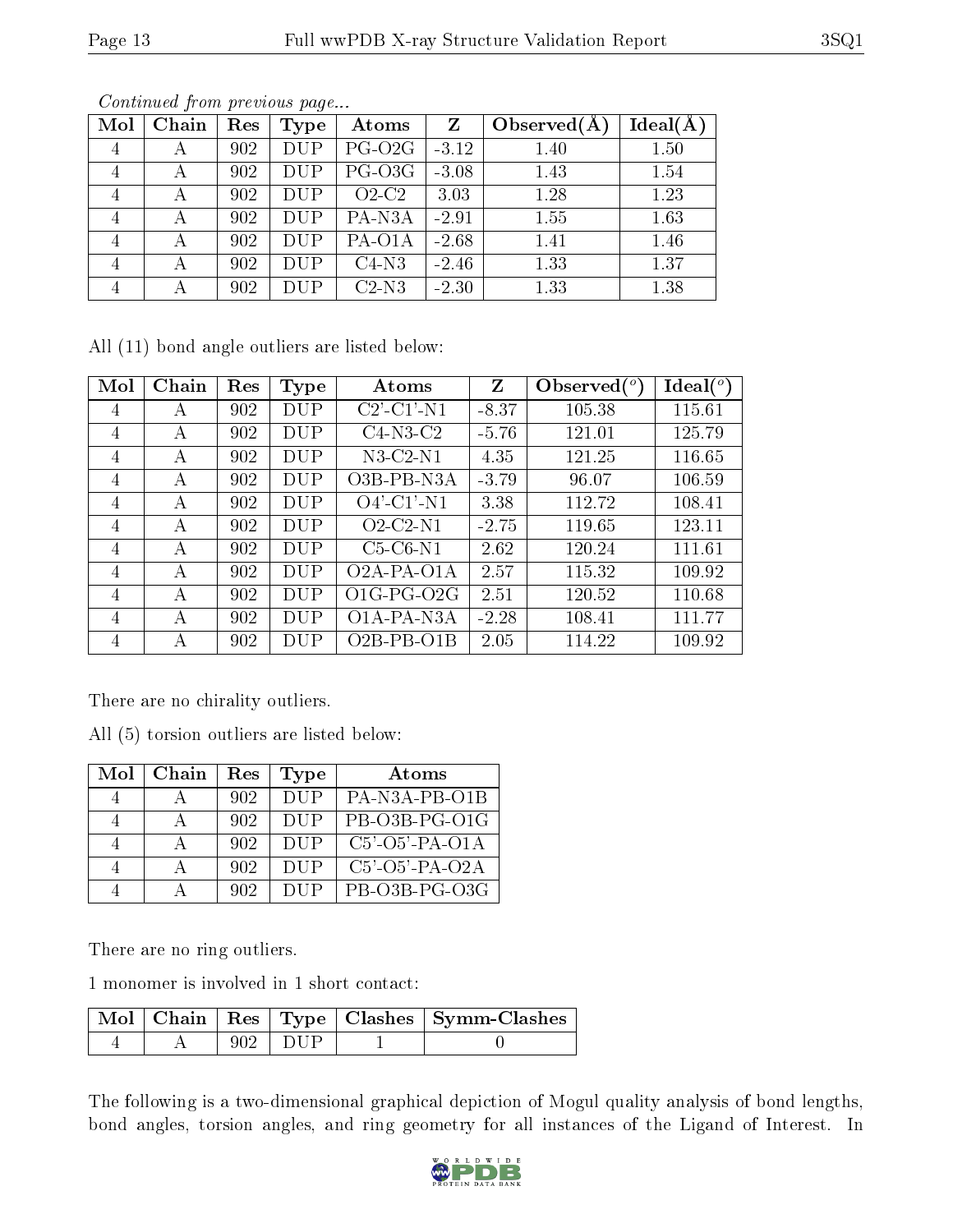addition, ligands with molecular weight > 250 and outliers as shown on the validation Tables will also be included. For torsion angles, if less then 5% of the Mogul distribution of torsion angles is within 10 degrees of the torsion angle in question, then that torsion angle is considered an outlier. Any bond that is central to one or more torsion angles identified as an outlier by Mogul will be highlighted in the graph. For rings, the root-mean-square deviation (RMSD) between the ring in question and similar rings identified by Mogul is calculated over all ring torsion angles. If the average RMSD is greater than 60 degrees and the minimal RMSD between the ring in question and any Mogul-identied rings is also greater than 60 degrees, then that ring is considered an outlier. The outliers are highlighted in purple. The color gray indicates Mogul did not find sufficient equivalents in the CSD to analyse the geometry.



#### 5.7 [O](https://www.wwpdb.org/validation/2017/XrayValidationReportHelp#nonstandard_residues_and_ligands)ther polymers  $(i)$

There are no such residues in this entry.

### 5.8 Polymer linkage issues  $(i)$

There are no chain breaks in this entry.

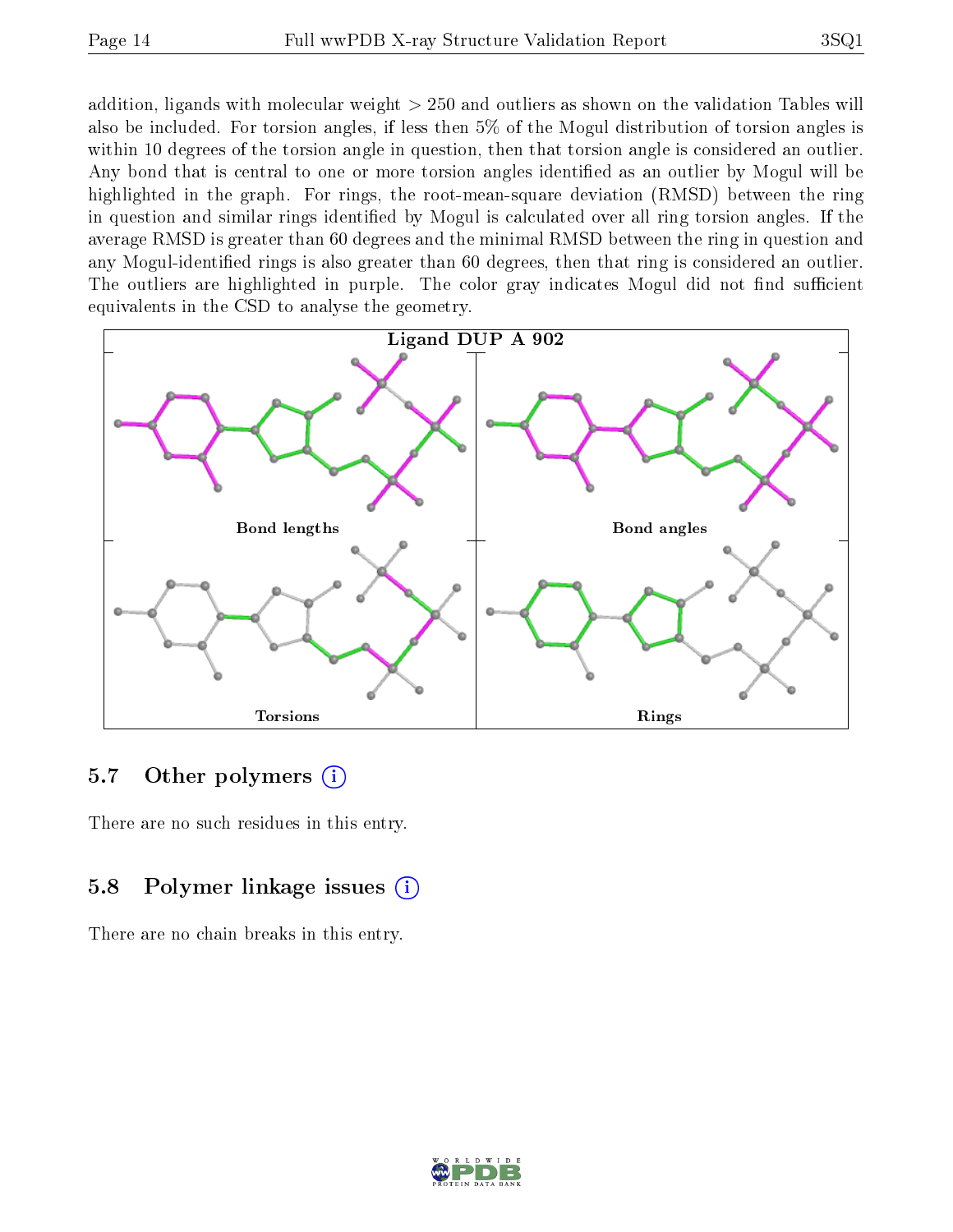# 6 Fit of model and data  $(i)$

## 6.1 Protein, DNA and RNA chains  $(i)$

In the following table, the column labelled  $#RSRZ> 2'$  contains the number (and percentage) of RSRZ outliers, followed by percent RSRZ outliers for the chain as percentile scores relative to all X-ray entries and entries of similar resolution. The OWAB column contains the minimum, median,  $95<sup>th</sup>$  percentile and maximum values of the occupancy-weighted average B-factor per residue. The column labelled ' $Q< 0.9$ ' lists the number of (and percentage) of residues with an average occupancy less than 0.9.

| Mol            | Chain | Analysed         | ${ <\hspace{-1.5pt}{\mathrm{RSRZ}} \hspace{-1.5pt}>}$ | $\#\text{RSRZ}\text{>2}$      | $OWAB(A^2)$    | $Q<$ 0.9 |
|----------------|-------|------------------|-------------------------------------------------------|-------------------------------|----------------|----------|
|                |       | $901/901(100\%)$ | $-0.01$                                               | $34(3\%)$<br>35<br>40         | 11, 21, 45, 65 | $(0\%)$  |
| $\overline{2}$ | T     | $18/18$ (100\%)  | 0.02                                                  | $2(11\%)$ 5 3                 | 13, 22, 44, 54 |          |
|                | P     | $12/13$ (92%)    | $-0.17$                                               | 100   100  <br>$\overline{0}$ | 14, 30, 45, 48 |          |
| All            | All   | $931/932(99\%)$  | $-0.01$                                               | $36(3\%)$<br>39<br>34         | 11, 21, 45, 65 | $(0\%)$  |

All (36) RSRZ outliers are listed below:

| Mol            | Chain                   | Res              | Type                      | $\rm RSRZ$       |
|----------------|-------------------------|------------------|---------------------------|------------------|
| $\mathbf{1}$   | $\boldsymbol{A}$        | 819              | <b>ILE</b>                | 8.2              |
| $\overline{1}$ | $\overline{A}$          | 256              | <b>MET</b>                | $\overline{7.1}$ |
| $\overline{1}$ | $\overline{\rm A}$      | 257              | <b>TYR</b>                | 6.0              |
| $\overline{1}$ | $\overline{A}$          | 817              | $\overline{\text{GLY}}$   | $\overline{5.2}$ |
| $\mathbf{1}$   | $\overline{\rm A}$      | 303              | <b>LEU</b>                | 4.9              |
| $\overline{1}$ | $\overline{A}$          | $\overline{46}$  | $\overline{\rm ALA}$      | 4.4              |
| $\overline{1}$ | $\overline{\rm A}$      | $45\overline{ }$ | $\overline{\text{GLN}}$   | 4.2              |
| $\overline{1}$ | $\overline{A}$          | 510              | <b>VAL</b>                | $3.9\,$          |
| $\overline{1}$ | $\overline{A}$          | 254              | $\overline{\text{GLU}}$   | $\overline{3.7}$ |
| $\overline{1}$ | $\overline{\rm A}$      | 302              | LYS.                      | $3.5\,$          |
| $\overline{1}$ | $\overline{A}$          | 44               | <b>SER</b>                | $\overline{3.5}$ |
| $\overline{1}$ | $\overline{\rm A}$      | 43               | GLU                       | $3.5\,$          |
| $\overline{1}$ | $\overline{\rm A}$      | 857              | <b>LEU</b>                | 3.4              |
| $\overline{1}$ | $\overline{\rm A}$      | 610              | $\overline{\text{GLY}}$   | 3.4              |
| $\overline{1}$ | $\overline{\rm A}$      | 608              | <b>VAL</b>                | $\overline{3.1}$ |
| $\overline{1}$ | $\overline{A}$          | 508              | <b>LEU</b>                | $\overline{3.1}$ |
| $\overline{2}$ | $\overline{\mathrm{T}}$ | 3                | DG                        | 2.9              |
| $\overline{1}$ | $\overline{A}$          | 901              | PHE                       | 2.9              |
| $\overline{1}$ | $\overline{\rm A}$      | 121              | $\operatorname{ASP}$      | 2.8              |
| $\overline{2}$ | $\overline{T}$          | $\mathbf{1}$     | <b>DT</b>                 | 2.8              |
| $\overline{1}$ | $\overline{A}$          | 253              | ILE                       | 2.8              |
| $\overline{1}$ | $\overline{\rm A}$      | 900              | MET                       | 2.7              |
| $\mathbf{1}$   | $\overline{\rm A}$      | 818              | $\overline{\mathrm{ASN}}$ | 2.5              |

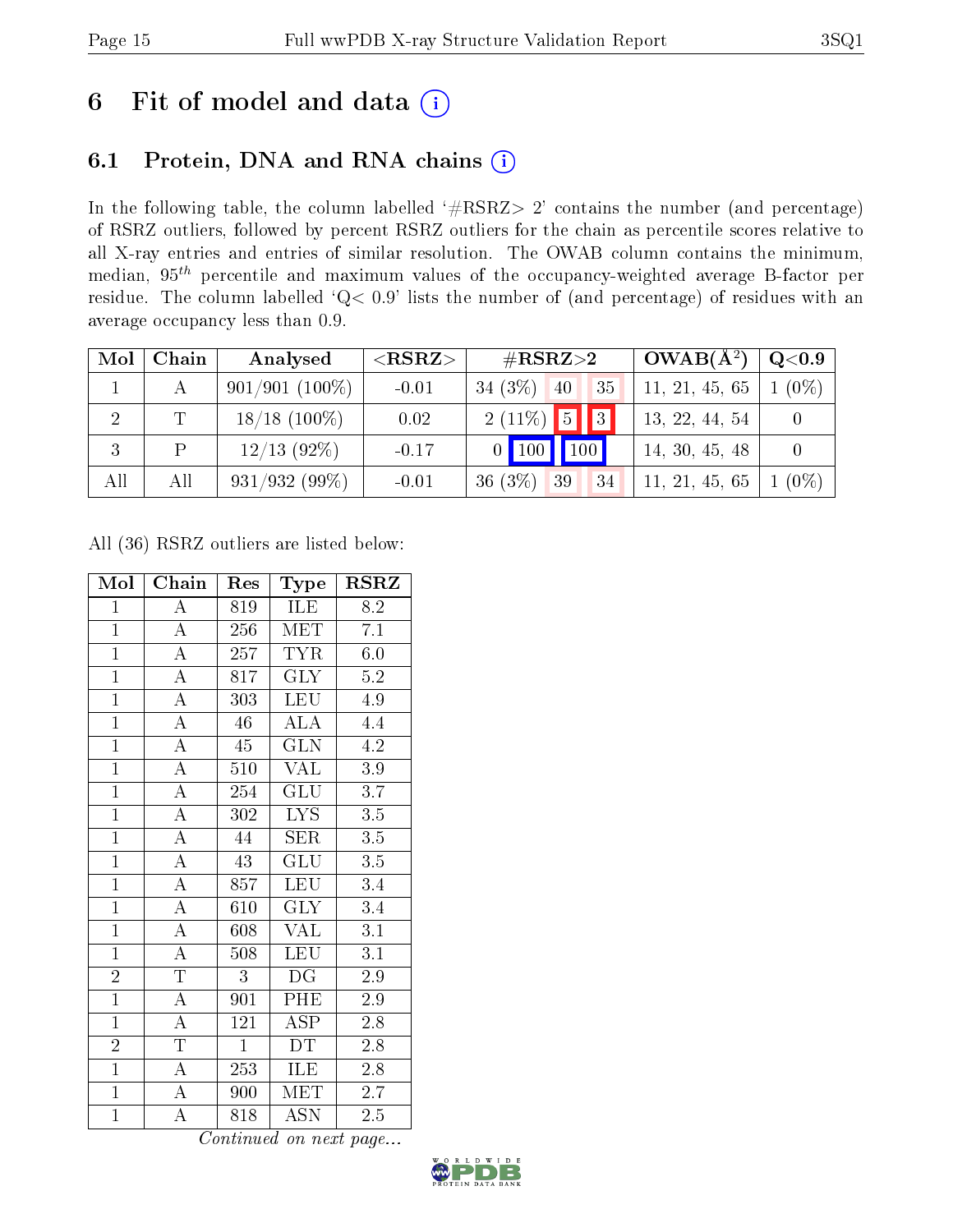| Mol            | Chain | Res            | Type       | <b>RSRZ</b> |
|----------------|-------|----------------|------------|-------------|
| $\mathbf 1$    | А     | 612            | GLU        | 2.5         |
| 1              | А     | 304            | <b>LYS</b> | 2.4         |
| $\mathbf{1}$   | А     | 820            | ASP        | 2.4         |
| $\mathbf 1$    | А     | 528            | GLU        | 2.4         |
| $\mathbf 1$    | А     | 255            | ASN        | 2.3         |
| $\overline{1}$ | А     | 611            | THR        | 2.3         |
| $\mathbf 1$    | А     | 816            | <b>LYS</b> | 2.3         |
| $\mathbf{1}$   | А     | 1              | MET        | 2.3         |
| $\mathbf{1}$   | А     | 252            | <b>VAL</b> | 2.2         |
| $\mathbf{1}$   | A     | 511            | ASP        | 2.1         |
| $\mathbf 1$    | А     | 509            | SER        | 2.0         |
| $\mathbf{1}$   | А     | $\overline{2}$ | <b>LYS</b> | 2.0         |
| $\mathbf 1$    | А     | 120            | PRO        | 2.0         |

Continued from previous page...

### 6.2 Non-standard residues in protein, DNA, RNA chains  $(i)$

In the following table, the Atoms column lists the number of modelled atoms in the group and the number defined in the chemical component dictionary. The B-factors column lists the minimum, median,  $95<sup>th</sup>$  percentile and maximum values of B factors of atoms in the group. The column labelled  $Q < 0.9$ ' lists the number of atoms with occupancy less than 0.9.

|  |  |                     |      |                                | $\mid$ Mol $\mid$ Type $\mid$ Chain $\mid$ Res $\mid$ Atoms $\mid$ RSCC $\mid$ RSR $\mid$ B-factors(A <sup>2</sup> ) $\mid$ Q<0.9 |  |
|--|--|---------------------|------|--------------------------------|-----------------------------------------------------------------------------------------------------------------------------------|--|
|  |  | $115 \;   \; 18/19$ | 0.97 | $\therefore$ 0.12 $\therefore$ | - 12 16 21 23                                                                                                                     |  |

#### 6.3 Carbohydrates (i)

There are no carbohydrates in this entry.

### 6.4 Ligands  $(i)$

In the following table, the Atoms column lists the number of modelled atoms in the group and the number defined in the chemical component dictionary. The B-factors column lists the minimum, median,  $95<sup>th</sup>$  percentile and maximum values of B factors of atoms in the group. The column labelled  $Q< 0.9$ ' lists the number of atoms with occupancy less than 0.9.

| Mol | Type                   | Chain | Res | Atoms | $_{\rm RSCC}$ |      | $R$ RSR   B-factors( $A^2$ ) | Q <sub>0.9</sub> |
|-----|------------------------|-------|-----|-------|---------------|------|------------------------------|------------------|
|     | ЭA                     |       | 906 |       | 0.85          | 0.12 | 74,74,74,74                  |                  |
|     | $\mathbb{C}\mathrm{A}$ |       | 907 |       | 0.89          | 0.07 | 40,40,40,40                  |                  |
|     | CА                     |       | 904 |       | 0.92          | 0.07 | 57, 57, 57, 57               |                  |
|     | DHP                    |       | 902 | 28/28 | 0.95          | 0.12 | 11.16.31.99                  |                  |